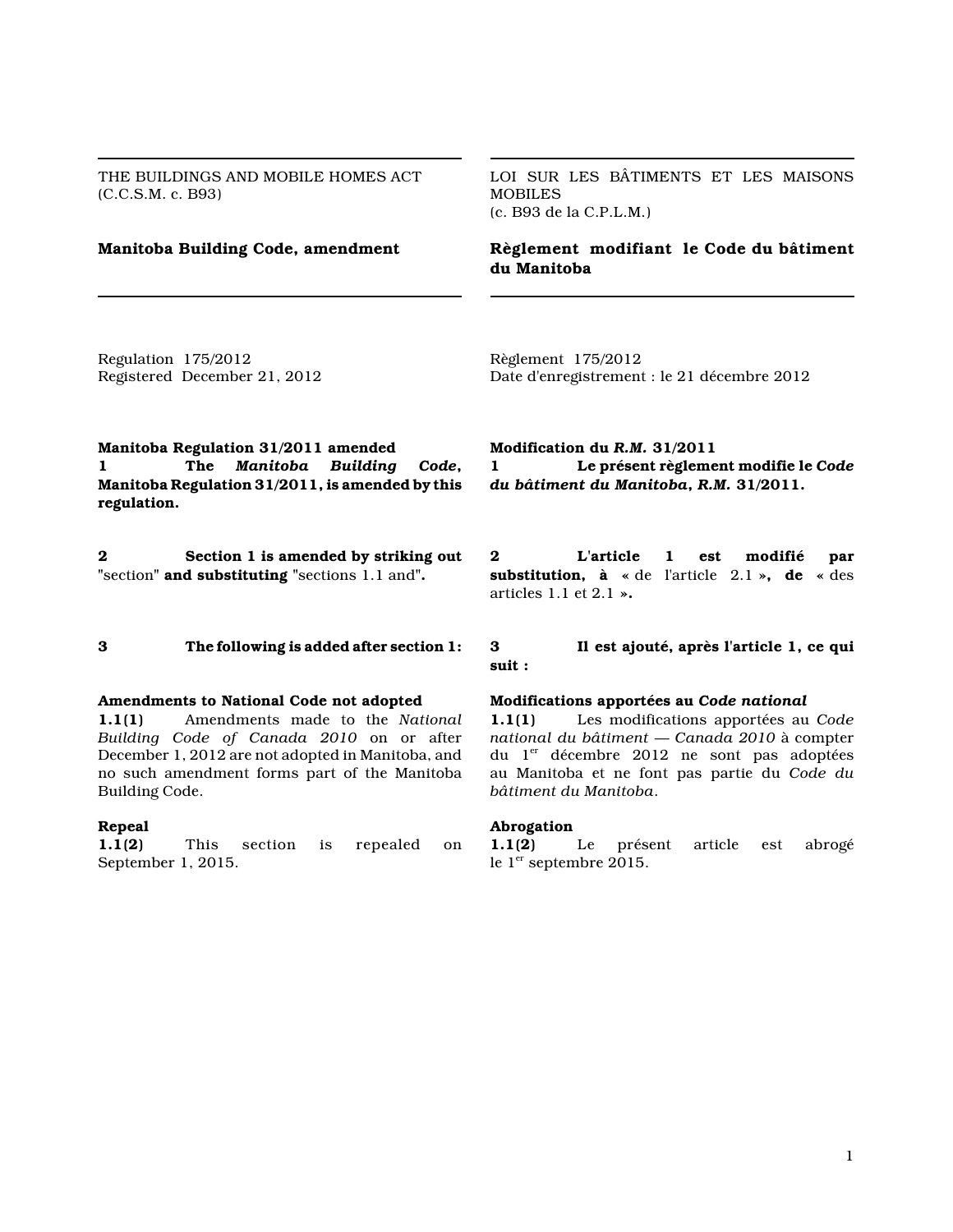# **4 Subsection 2.1(1) is replaced with the following:**

## **Transition: spatial separation**

**2.1(1)** Despite the repeal of the *Manitoba Building Code*, Manitoba Regulation 127/2006,

(a) Articles 9.10.14.5. and 9.10.15.5. of that regulation, and the other provisions of that Code that are referenced in those Articles, as they read immediately before the coming into force of this regulation, continue to apply; and

(b) Articles 9.10.14.5. and 9.10.15.5 of the *National Building Code of Canada 2010*, do not apply.

# **5 The Schedule is amended by the Schedule to this regulation.**

# **4 Le paragraphe 2.1(1) est remplacé par ce qui suit :**

**Disposition transitoire — distance de sécurité**

**2.1(1)** Malgré l'abrogation du *Code du bâtiment du Manitoba*, *R.M.* 127/2006 :

a) les articles 9.10.14.5. et 9.10.15.5. de ce règlement ainsi que les autres dispositions de ce code dont il est fait mention à ces articles, tels qu'ils étaient libellés immédiatement avant l'entrée en vigueur du présent règlement, continuent de s'appliquer;

b) les articles 9.10.14.5. et 9.10.15.5. du *Code national du bâtiment — Canada 2010* ne s'appliquent pas.

# **5 L'annexe est modifiée par l'annexe du présent règlement.**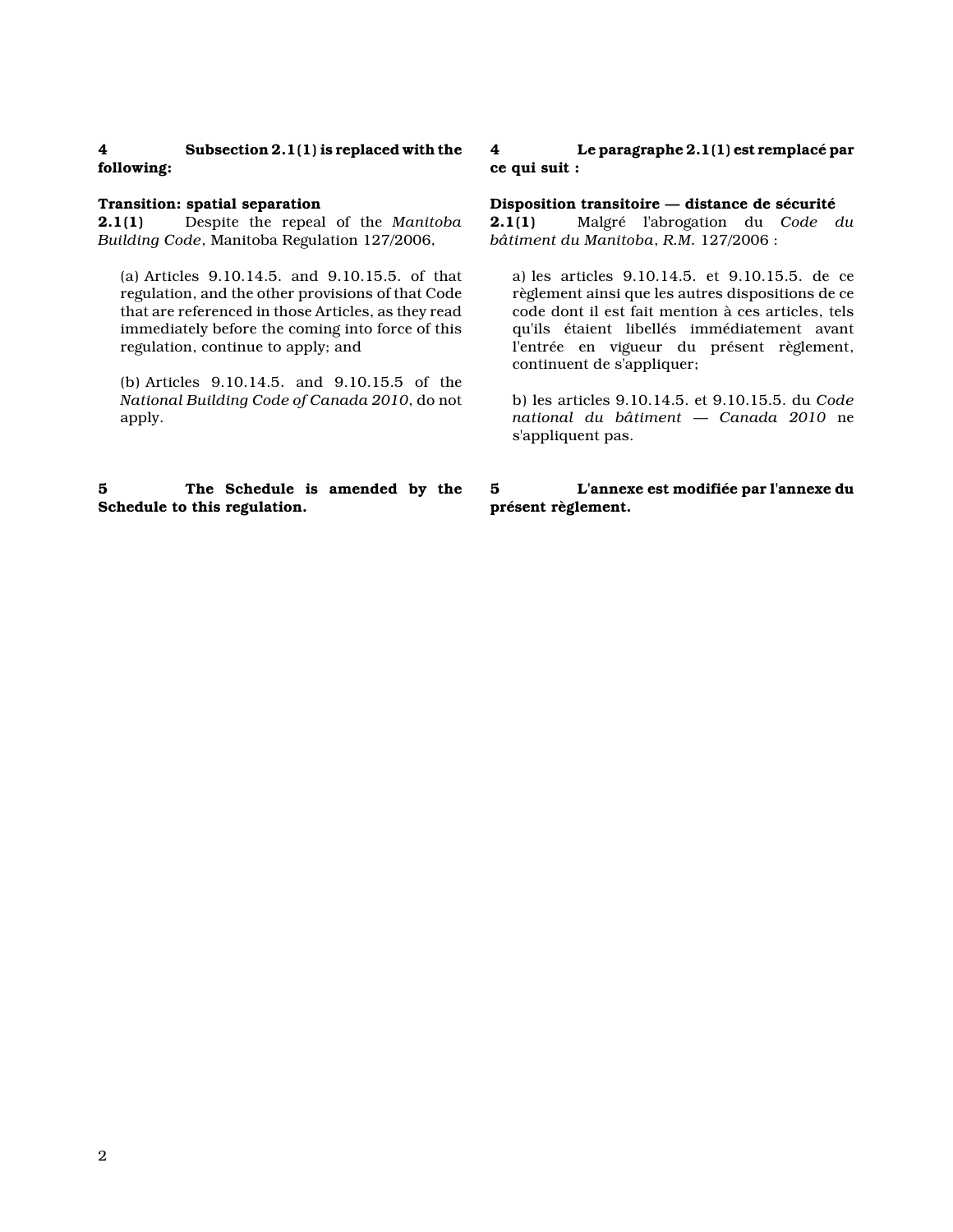#### **SCHEDULE** (section 5)

## **1(1) Subsection 2(5) is amended by replacing clause (g) with the following:**

g) *suites* and rooms not located within a *suite* in portions of *buildings* classified as Group C *major occupancy*. (See also Article 3.2.4.21. for Smoke Alarms.)

## **1(2) Subsection 2(6) is repealed.**

## **1(3) The following is added before subsection 2(7):**

## **2(6.1) Sentence 3.2.4.20.(1) is replaced with the following:**

**1)** Visual signal devices shall be installed in addition to audible signal devices in all *buildings*.

## **1(4) Subsection 2(21) of the English version is amended, in Sentence 1, by replacing everything before clause (a) with the following:**

**1)** Except as provided by Sentence (2), all *pedestrian entrances* to a building referred to in Sentence 3.8.1.1(1) shall be *barrier-free* and shall lead from

**1(5) Subsection 2(26) is amended by adding "**where public washrooms are provided**" at the end of Sentence (5).**

## **1(6) Subsection 2(28) is replaced with the following:**

## **2(28) Article 3.8.3.3. is amended**

## **(a) by repealing Sentence (6); and**

## **(b) by replacing Sentences (1) to (5), (11) and (12) with the following:**

**1)** Every public *pedestrian* doorway shall have a clear width of not less than 825 mm when the door is in the 90° open position, measured from the face of the door at the hinge to the face of the door stop at the door jam.

**2)** The doorway to at least one full bathroom within a *suite* of a *residential occupancy* shall have a clear width of not less than 825 mm when the doors are in the 90° open position, measured from the face of the door at the hinge to the face of the door stop at the door jam. (See Appendix A.)

**3)** Door operating devices shall be mounted no higher than 1 100 mm from the finished floor and be of a design which is useable by a single fist with limited strength and does not require tight grasping or twisting of the wrist. (See Appendix A.)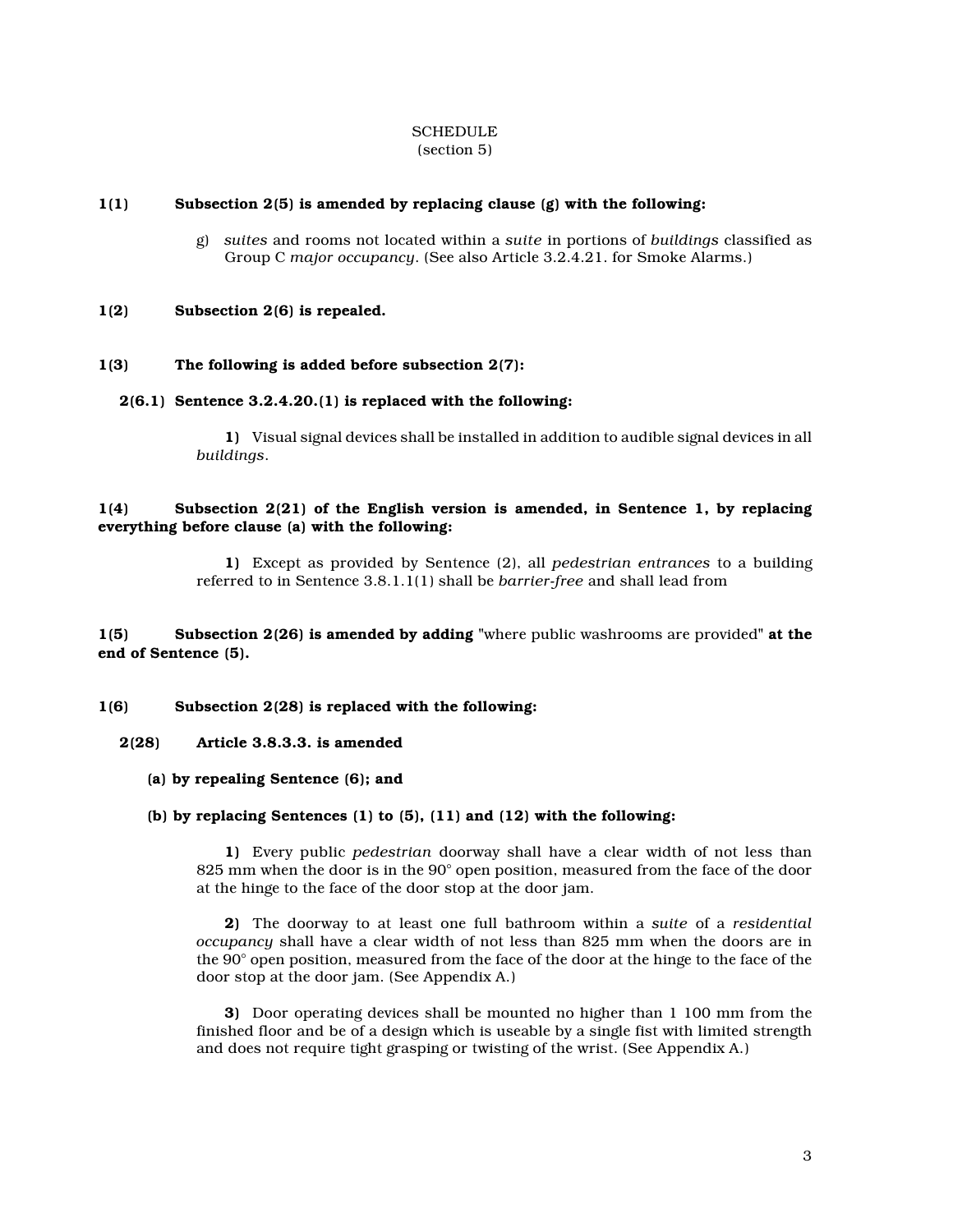**4)** A threshold for a doorway referred to in Sentences (1) or (2) shall be not more than 13 mm higher than the finished floor surface and shall be bevelled to facilitate the use of mobility devices.

**5)** The following doors shall be equipped with a power door operator that allows persons to activate the opening of the door from either side:

- a) at least one door in every exterior *pedestrian entrance* to an *assembly*, *care*, *mercantile* or *business or personal services occupancy*;
- b) at least one door in every *pedestrian entrance* to a *residential occupancy*, and
- c) at least one door into a washroom facility with multiple stalls,

**5.1)** Where multiple sets of doorways are provided at an entrance, at least one of the outermost sets of doors must be equipped with power door operators.

**5.2)** The following requirements apply in respect of a door that is required to be equipped with a power door operator under Sentences (5) or (5.1):

- a) if the power door operator is activated by a push button, the push button shall
	- i) be located at least 235 mm, but no more than 900 mm, from the finished walking surface, and
	- ii) be installed such that the *pedestrian* using the door will remain outside of the swing of the door,
- b) for a swing-type door at an exterior entrance, the door shall have a *guard* on the hinge side that is colour contrasted and have horizontal *guards* at 150 mm, 600 mm and 1 050 mm from the finished walking surface.

**11)** A vestibule in a *barrier-free* path of travel shall be arranged to allow the movement of mobility devices between doors and shall provide a distance between two doors in series of not less than 1 500 mm plus the width of any door that swings into the space in the path of travel from one door to another.

**12)** Vestibules referred to in Sentence (11) that are used to enter a stairwell that is not an area of refuge shall provide a distance between two doors in series of not less than 1 200 mm plus the width of any door that swings into the space in the path of travel from one door to another.

**13)** At least one door measuring at a minimum of 900 mm in a multiple-leaf door shall have a clear opening of 825 mm.

**1(7) Subsection 2(32) is amended, in clause (b) of Sentence (1), by striking out "**accessible**" and substituting "**operable**".**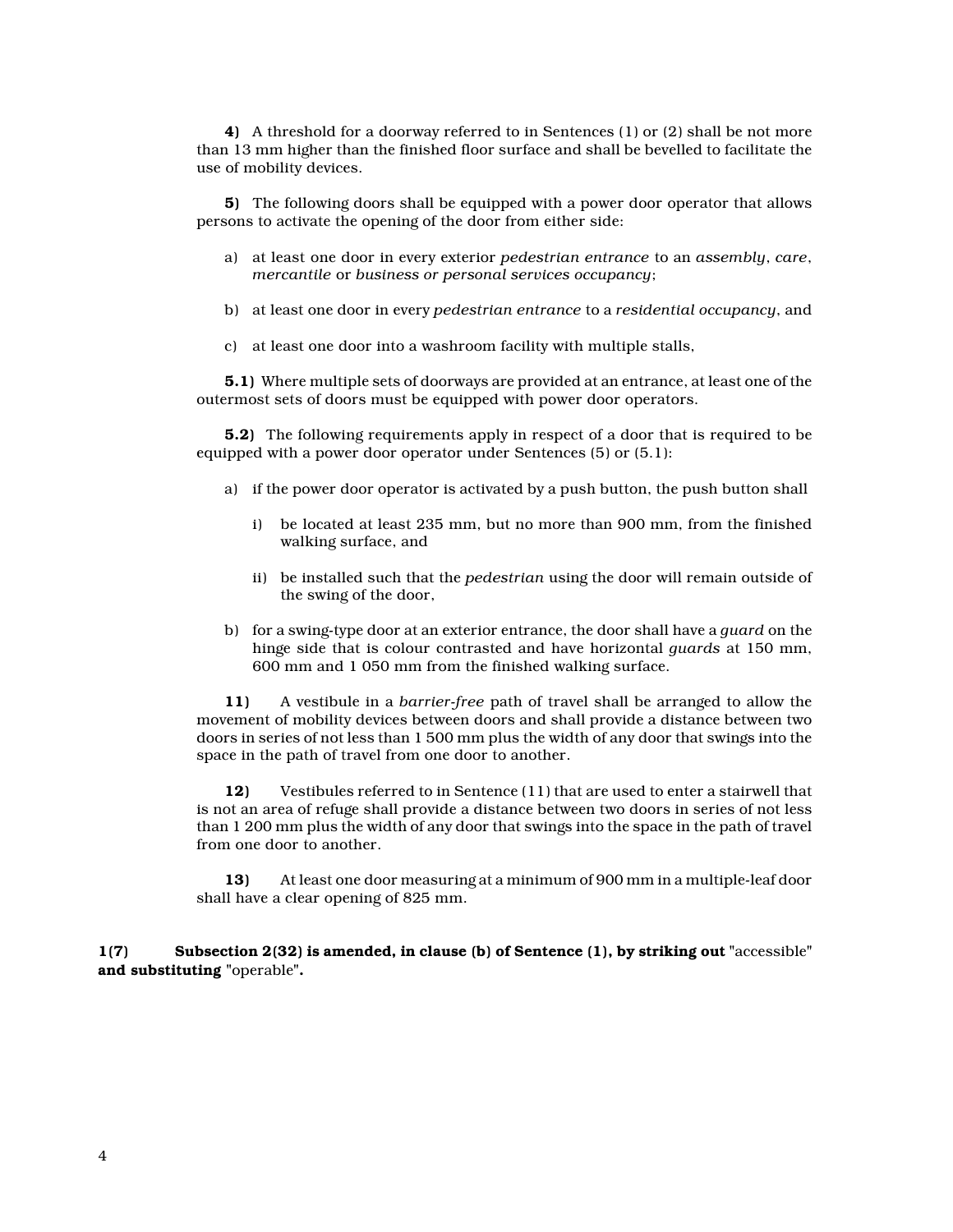**1(8) Subsection 2(49) is amended, in Sentence (3), by striking out "**2 m**" and substituting "**1.2 m**".**

**1(9) Subsection 2(54) of the English version is amended, in clause 9.14.7.3.(1)(a), by striking out "**for**" and substituting "**from**".**

**1(10) Subsection 2(57) is amended, in Sentence 9.25.6.6.(1), by adding "**and**" at the end of clause (a), striking out "**and**" at the end of clause (b) and repealing clause (c).**

The Queen's Printer for the Province of Manitoba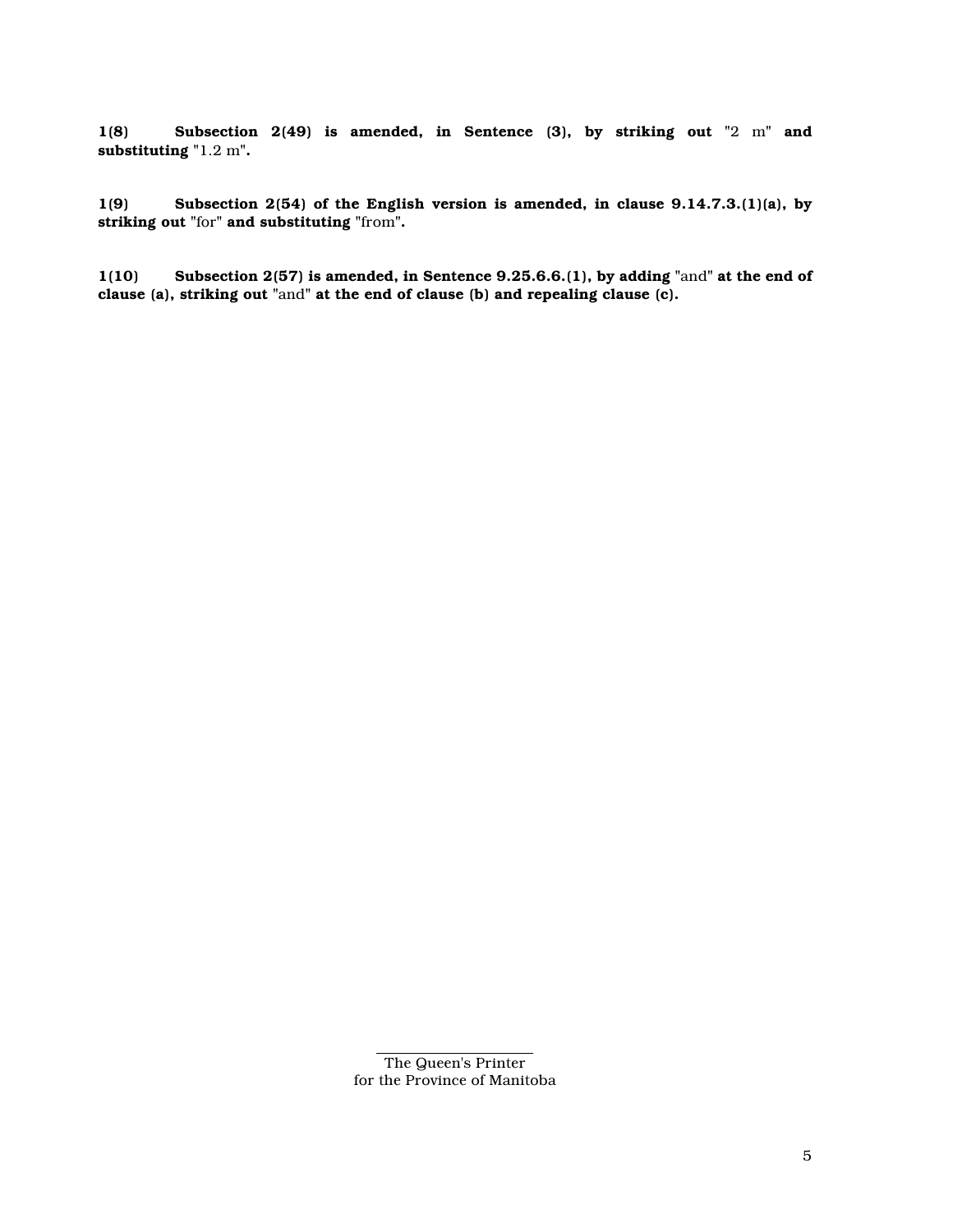#### ANNEXE (article 5)

## **1(1) Le paragraphe 2(5) est modifié par substitution, à l'alinéa g), de ce qui suit :**

g) dans les *suites* et les pièces qui ne sont pas situées dans les *suites* se trouvant dans les parties d'un *bâtiment* dont l'*usage principal* est du groupe C (voir l'article 3.2.4.21. pour les *avertisseurs de fumée*).

## **1(2) Le paragraphe 2(6) est abrogé.**

## **1(3) Il est ajouté, avant le paragraphe 2(7), ce qui suit :**

## **2(6.1) Le paragraphe 3.2.4.20. 1) est replacé par ce qui suit :**

**1)** Outre des avertisseurs sonores, des avertisseurs visuels doivent être installés dans tous les *bâtiments*.

# **1(4) La version anglaise du paragraphe 2(21) est modifiée par substitution, au passage introductif du paragraphe 1), de ce qui suit :**

**1)** Except as provided by Sentence (2), all *pedestrian entrances* to a building referred to in Sentence 3.8.1.1(1) shall be *barrier-free* and shall lead from

**1(5) Le paragraphe 2(26) est modifié par adjonction, après «** *bâtiment* **», de «** où se trouvent des salles de toilettes destinées au public **».**

#### **1(6) Le paragraphe 2(28) est remplacé par ce qui suit :**

## **2(28) L'article 3.8.3.3. est modifié :**

## **a) par suppression du paragraphe 6);**

#### **b) par substitution, aux paragraphes 1) à 5) ainsi que 11) et 12), de ce qui suit :**

**1)** Chaque baie de porte destinée au public doit offrir une largeur libre d'au moins 825 mm lorsque la porte est ouverte à un angle de 90°, la largeur étant mesurée à partir de la surface de la porte à la charnière jusqu'à la surface de l'arrêt de porte au montant de porte.

**2)** Dans une *suite* d'une *habitation*, la baie de porte d'au moins une salle de bain complète doit avoir une largeur libre d'au moins 825 mm lorsque la porte est ouverte à un angle de 90°, la largeur étant mesurée à partir de la surface de la porte à la charnière jusqu'à la surface de l'arrêt de porte au montant de porte (voir l'annexe A).

**3)** Les dispositifs d'ouverture de porte doivent être installés au plus 1 100 mm du plancher fini et pouvoir être actionnés d'un seul poing avec l'application d'une force minimale sans exiger une prise ferme ou une rotation du poignet (voir l'annexe A).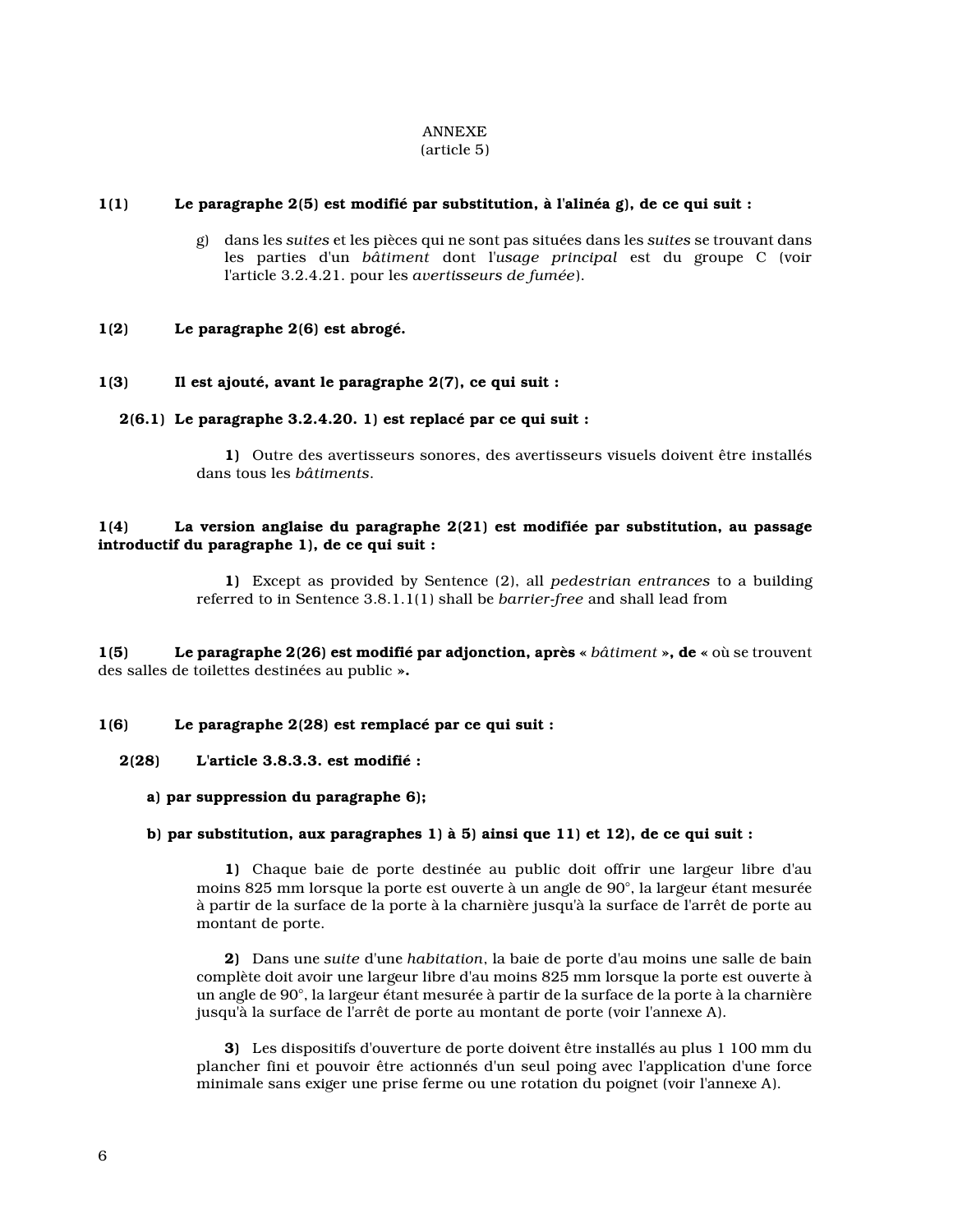**4)** Les seuils des baies de portes mentionnées aux paragraphes 1) et 2) ne doivent pas être surélevés de plus de 13 mm par rapport à la surface du revêtement de sol et doivent être biseautés pour faciliter le passage des dispositifs d'aide à la mobilité.

**5)** Pour chaque *entrée piétonne* extérieure d'un *établissement de réunion*, d'un *établissement de soins*, d'un *établissement commercial* ou d'un *établissement d'affaires*, à une entrée d'une *habitation* ou à une salle de toilettes ayant plusieurs cabines, au moins une porte doit être équipée d'un mécanisme d'ouverture électrique permettant aux personnes d'ouvrir la porte d'un côté ou de l'autre.

**5.1)** Lorsqu'une entrée comprend plusieurs séries de portes, au moins une des séries de portes qui se situe à une extrémité doit être équipée d'un mécanisme d'ouverture électrique.

**5.2)** Les exigences qui suivent s'appliquent à toute porte devant être équipée d'un mécanisme d'ouverture électrique conformément au paragraphe 5) ou 5.1) :

- a) si le mécanisme est activé par un bouton-poussoir, ce dernier doit être :
	- i) situé à au moins 235 mm de la surface finie, mais à au plus 900 mm; et
	- ii) installé de manière à ce que le *piéton* qui utilise la porte ne soit pas affecté par son ouverture,
- b) dans le cas d'une porte oscillante située à une entrée extérieure, la porte doit avoir un *garde-corps* de couleur contrastante du côté de la charnière ainsi que des *garde-corps* horizontaux situés à 150 mm, à 600 mm et à 1 050 mm de la surface finie.

**11)** Les vestibules faisant partie d'un parcours *sans obstacles* doivent être conçus de manière à permettre le déplacement des dispositifs d'aide à la mobilité entre les portes et doivent avoir une distance libre, entre deux portes consécutives, d'au moins 1 500 mm en plus de la largeur de toute porte qui empiète sur le parcours entre les deux portes.

**12)** Les vestibules mentionnés au paragraphe 11) qui sont utilisés pour accéder à un puits d'escalier qui n'est pas une aire de refuge doivent avoir une distance libre, entre deux portes consécutives, d'au moins 1 200 mm en plus de la largeur de toute porte qui empiète sur le parcours entre les deux portes.

**13)** Au moins un des vantaux mesurant au moins 900 mm des portes à multiples vantaux doit avoir une ouverture libre de 825 mm.

**1(7) Le paragraphe 2(32) est modifié, dans l'alinéa 1)b), par substitution, à «** facilement accessible **», de «** facile **».**